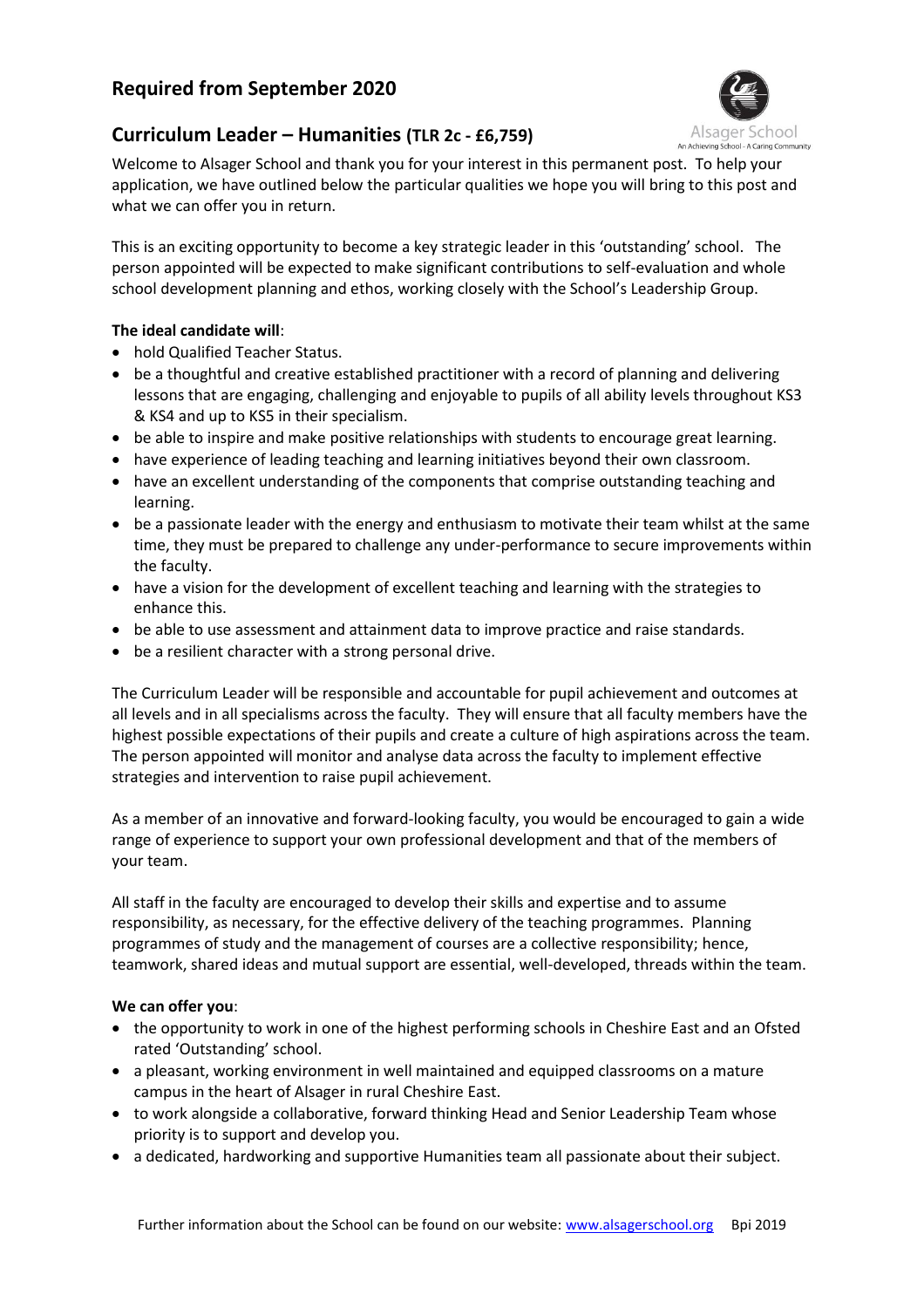- friendly and highly motivated students who are keen to learn and take pride in their achievements.
- a comprehensive induction programme when joining the school as an NQT, including your own dedicated mentor.
- an outstanding professional development programme with the opportunity to share best practice within your own faculty and with staff from other specialisms.
- a laptop to use whilst in employment.
- a large, modern and comfortable communal staff room to relax in during your breaks.
- employee of the week scheme.
- part of the Chimney House Teaching School Alliance.
- superb on-site catering at very competitive prices.
- complementary 'breakfast sandwiches' each month on pay day and biscuits every Friday!
- reduced membership of the on-site Leisure Centre Fitness Suite.
- free on-site parking.
- good road/rail links with access to Manchester city centre and the airport in under an hour.
- children of staff who have worked at the school for two or more years are counted as part of our over subscription criteria.

If you are interested in this job opportunity, please do apply today – we look forward to hearing from you!

### **Closing date: Tuesday 21st January 2020.**

**Interviews: week commencing 27th January 2020**

**Andrea O'Neill Head of school January 2020**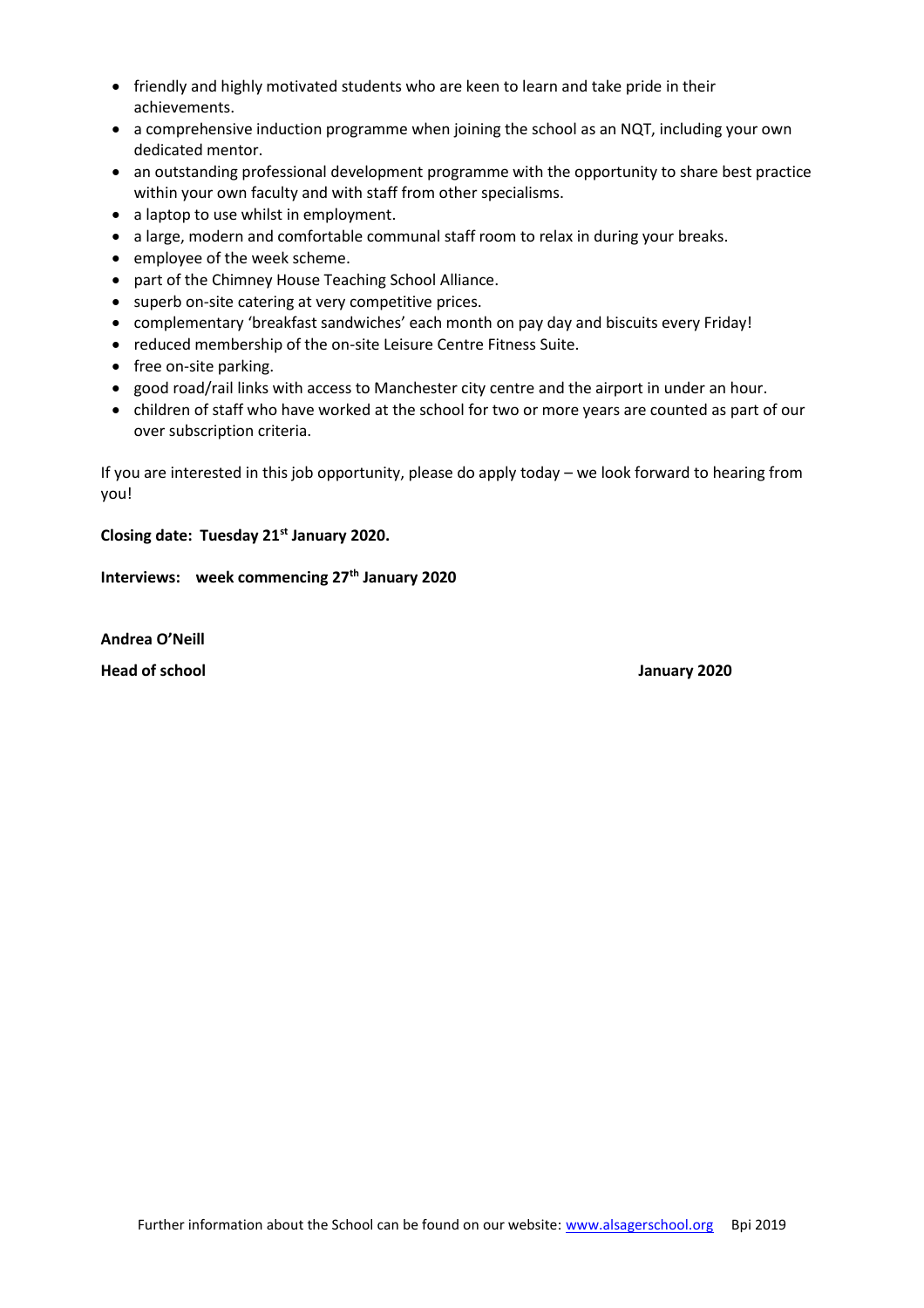

The Humanities Faculty comprises 6 subjects: History & Politics, Geography, RE, Criminology and Psychology. There are 16 members of staff (including the management team), 3 of whom are part-time. Due to a promotion of the Curriculum Lead at the end of the summer term, the Faculty is currently without a Curriculum Leader. The Faculty currently has Subject Leaders.

All pupils follow the National Curriculum in years 7-8 where they receive 8 Humanities lessons per fortnight, with 3 periods allocated to Geography and History and 2 to R.E. The courses are organised on a modular basis. In Years 9, 10 and 11 the structure of the GCSE options columns ensures that all pupils can study at least one specialist humanities subject, many take the opportunity to study two. All pupils study full course GCSE R.E. at KS4. GCSE results in all subjects are very good. Geography, History, Politics, Religious Education, Criminoloy and Psychology are offered as separate subjects at AS/A2. Results at AS and A2 in all subjects are excellent.

Staff work closely as a team in the development of courses, the production of schemes of work and assessment items. Regular meetings help to maintain the supportive atmosphere and co-operative approach and provide a forum for discussion of both departmental and whole-school initiatives.

Humanities is housed in the Elkin Buildings, a modern block of five classrooms and in the new block. All rooms have blackout facilities, interactive white boards, wifi connectivity, wifi projectors and visualisers.

The school has a well-equipped Learning Resource Centre comprising in excess of 50 networked P.C's with internet access. In addition there are another eight computer rooms and a Language Laboratory.

Teachers are conscientious, enthusiastic, innovative and flexible. We demand high standards of the pupils in our care and we are amply rewarded. We are keen to expand our pupils' experiences outside the classroom - which include local fieldwork studies, fieldwork opportunities at Chester Zoo, the Peak District, Manchester, Anglesey and enrichment trips to Italy and Iceland. We also organise attendance at conferences and invite in outside speakers.

New staff receive a comprehensive induction programme into the school as a whole and into the faculty.

**Andrea O'Neill Head of School January 2020**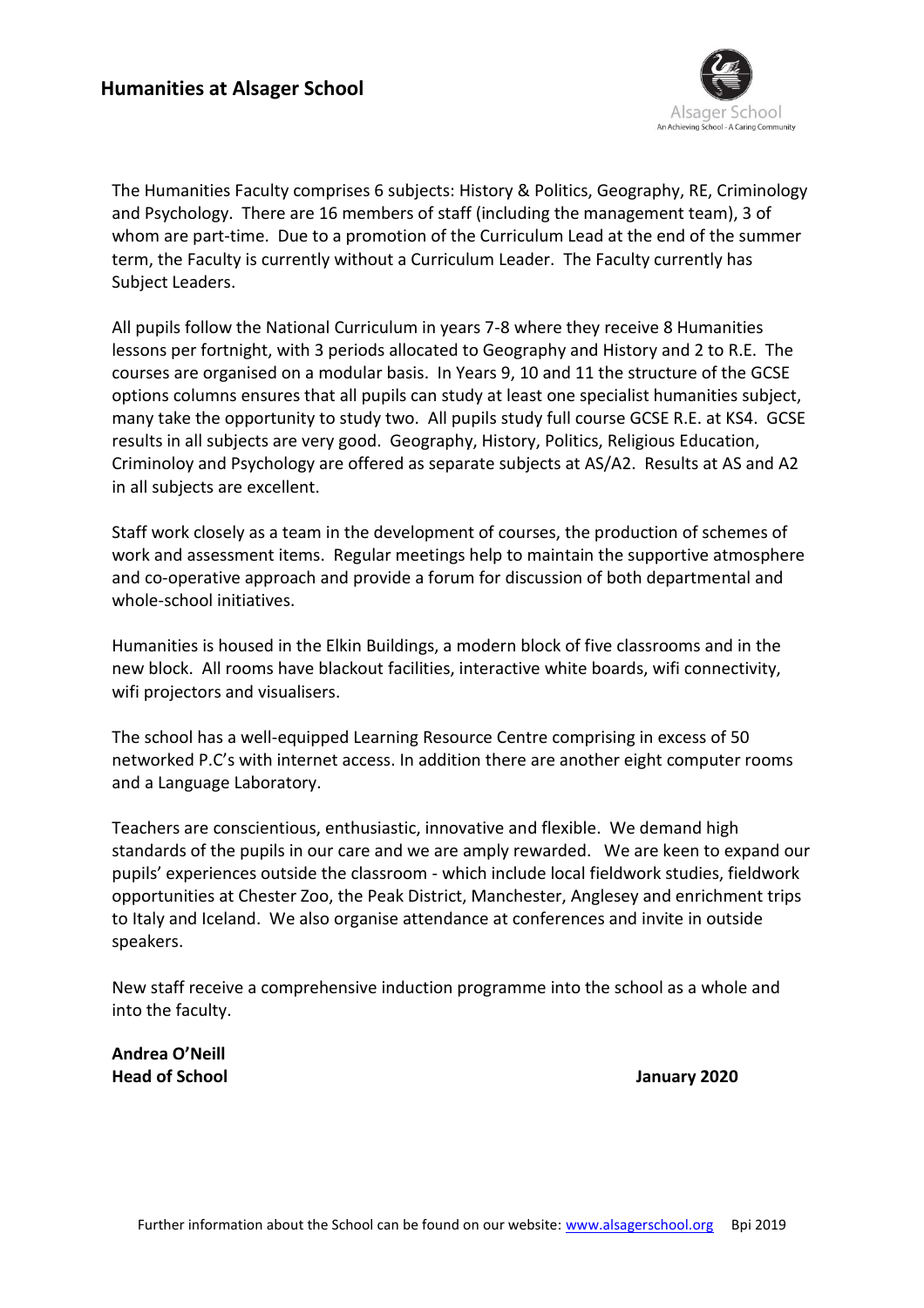## **PERSON SPECIFICATION**



## **Job Title: Curriculum Leader – Humanities [TLR2c]**

The Governors are seeking to appoint a graduate who is able to demonstrate the following qualities and experience:

| <b>CRITERIA</b>                       | <b>ESSENTIAL</b>                                                                                                                                                                                                                                                                                                                                                                                                                                                                                                                                                                                                                                                                                                                                                            | <b>DESIRABLE</b>                                                                                                                             |
|---------------------------------------|-----------------------------------------------------------------------------------------------------------------------------------------------------------------------------------------------------------------------------------------------------------------------------------------------------------------------------------------------------------------------------------------------------------------------------------------------------------------------------------------------------------------------------------------------------------------------------------------------------------------------------------------------------------------------------------------------------------------------------------------------------------------------------|----------------------------------------------------------------------------------------------------------------------------------------------|
| <b>Qualifications</b>                 | . Qualified teacher.<br>· Honours Degree in Humanities based subject.<br>• PGCE (or equivalent).<br>. Record of effective CPD in Teaching and Learning<br>and subject knowledge.                                                                                                                                                                                                                                                                                                                                                                                                                                                                                                                                                                                            | • Successfully undertaken<br>aspects of Middle Leadership<br>training.                                                                       |
| <b>Experience</b>                     | • Experience of teaching across the 11-16 age range.<br>. Excellent and successful classroom teacher to role<br>model performance.<br>• Experience of leading a successful team.<br>. Understands the need for quality assurance,<br>monitoring and evaluation.<br>• Knows what Outstanding is.<br>• Experience of working in a target-driven<br>environment using data analysis to implement<br>effective strategies and intervention.<br>. Practical knowledge of curriculum pathways.                                                                                                                                                                                                                                                                                    | • Experience of teaching KS5.<br>• Involvement in or leadership<br>of developments at whole<br>school level.<br>• Experience of leading CPD. |
| <b>Abilities and</b><br><b>Skills</b> | . Enthusiasm about all aspects of Science.<br>. Expertise in assessment and intervention strategies.<br>• Commitment to improving student learning and<br>raising achievement at all levels.<br>. Ability to use ICT to raise achievement.<br>• Commitment to safeguard & promote the welfare of<br>children.<br>. Excellent communication skills with staff, students<br>and parents.<br>. Have the vision to see the big picture, get things<br>done and skills to motivate the team.<br>. Team building skills and the ability to empathise<br>with different points of view.<br>• Supportive and sensitive to the needs of others.<br>. Openness and willingness to learn.<br>• Ensure a safe working and learning environment in<br>which risks are properly assessed. |                                                                                                                                              |
| Personal<br><b>Attributes</b>         | . Enjoy working with young people and have the<br>ability to inspire and motivate them.<br>• Creative thinking.<br>· Ambition.<br>•Team player.<br>• Outcome driven.<br>• Desire to contribute to and be involved in the wider<br>life of the school.<br>.Good record of attendance and punctuality.                                                                                                                                                                                                                                                                                                                                                                                                                                                                        |                                                                                                                                              |